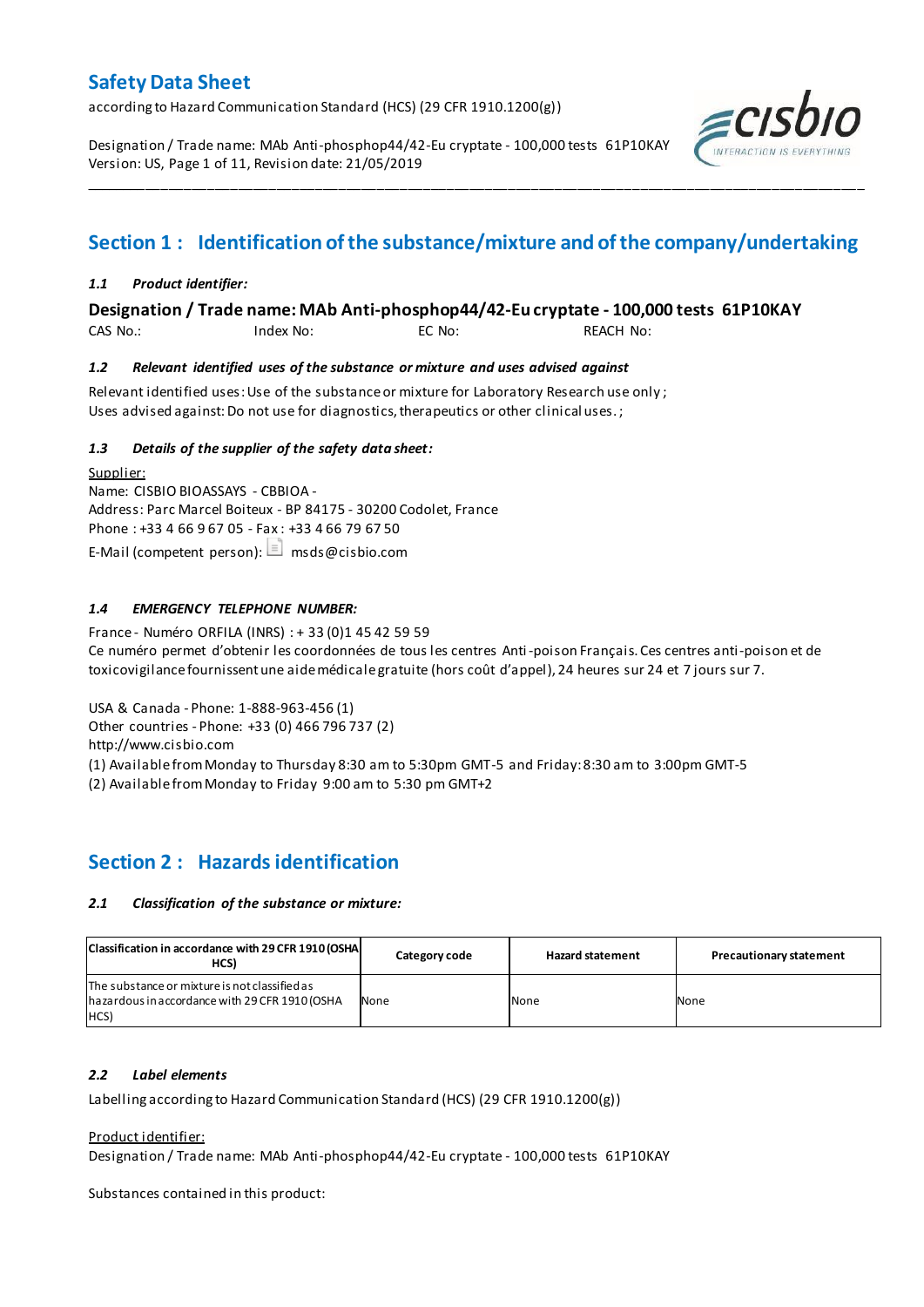according to Hazard Communication Standard (HCS) (29 CFR 1910.1200(g))

Designation / Trade name: MAb Anti-phosphop44/42-Eu cryptate - 100,000 tests 61P10KAY Version: US, Page 2 of 11, Revision date: 21/05/2019



Hazard pictograms

Signal word:

Hazard and precautionary statements:

#### *2.3 Other hazards*

The mixture does not contain substances classified as 'Substances of Very High Concern' (SVHC) >= 0.1% published by the European CHemicals Agency (ECHA) under article 57 of REACH. The mixture satisfies neither the PBT nor the vPvB criteria for mixtures in accordance with annexe XIII of the REACH regulations EC 1907/2006. ;

\_\_\_\_\_\_\_\_\_\_\_\_\_\_\_\_\_\_\_\_\_\_\_\_\_\_\_\_\_\_\_\_\_\_\_\_\_\_\_\_\_\_\_\_\_\_\_\_\_\_\_\_\_\_\_\_\_\_\_\_\_\_\_\_\_\_\_\_\_\_\_\_\_\_\_\_\_\_\_\_\_\_\_\_\_\_\_\_\_\_\_\_\_\_\_\_\_\_\_\_\_

Adverse human health effects: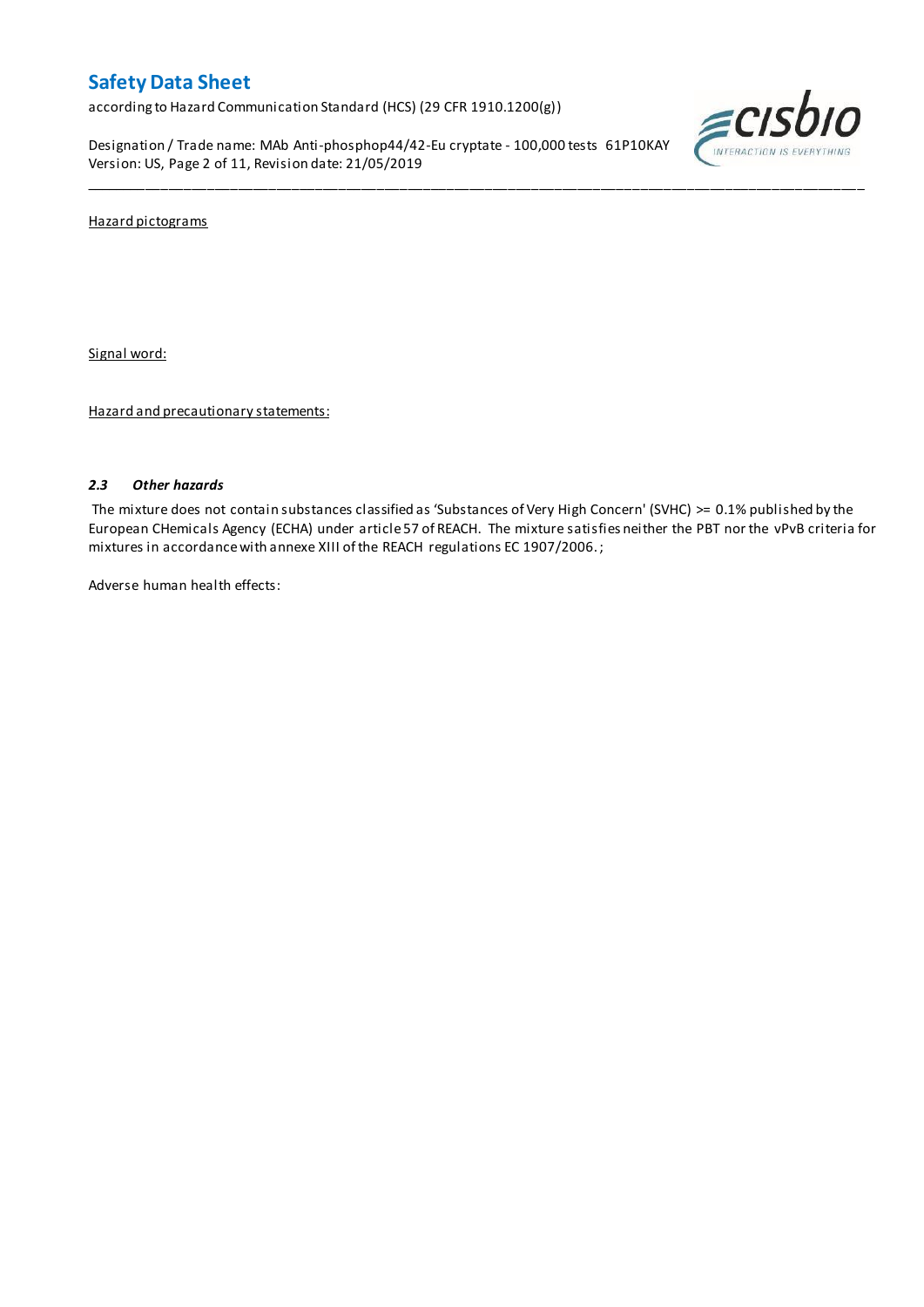according to Hazard Communication Standard (HCS) (29 CFR 1910.1200(g))

Designation / Trade name: MAb Anti-phosphop44/42-Eu cryptate - 100,000 tests 61P10KAY Version: US, Page 3 of 11, Revision date: 21/05/2019



# **Section 3 : Composition/information on ingredients**

#### *3.2 Mixtures*

Hazardous ingredients:

| Substance name                                                               | CAS <sub>n</sub> ° | Index $n^{\circ}$ | EC n <sup>o</sup> | Classification in accordance with 29 CFR Concentration<br>1910 (OSHA HCS) | $(\%)$  | <b>SCL</b> | M-factor |
|------------------------------------------------------------------------------|--------------------|-------------------|-------------------|---------------------------------------------------------------------------|---------|------------|----------|
| $4-(2-$<br>hydroxyethyl)piperazin-<br>1-ylethanesulphonic 7365-45-9<br>lacid |                    |                   | 230-907-9         |                                                                           | $< 3\%$ |            |          |

\_\_\_\_\_\_\_\_\_\_\_\_\_\_\_\_\_\_\_\_\_\_\_\_\_\_\_\_\_\_\_\_\_\_\_\_\_\_\_\_\_\_\_\_\_\_\_\_\_\_\_\_\_\_\_\_\_\_\_\_\_\_\_\_\_\_\_\_\_\_\_\_\_\_\_\_\_\_\_\_\_\_\_\_\_\_\_\_\_\_\_\_\_\_\_\_\_\_\_\_\_

Additional information:

Full text of H- and EUH-phrases: see SECTION 16.

### **Section 4 : First aid measures**

#### *4.1 Description of first aid measures*

**General information**: Do not leave affected person unattended. ;

Following inhalation: In case of respiratory tract irritation, consult a physician. ;

**Following skin contact**:After contact with skin, wash immediately with water ;

**Following eye contact**: After contact with the eyes, rinse with water with the eyelids open for a sufficient length of time,

then consult an ophthalmologist immediately. ;

**Following ingestion**: Do NOT induce vomiting. ;

**Self-protection of the first aider**:

#### *4.2 Most important symptoms and effects, both acute and delayed*

Symptoms: No known symptoms to date. ; Effects:

#### *4.3 Indication of any immediate medical attention and special treatment needed*

Notes for the doctor:

# **Section 5 : Firefighting measures**

### *5.1 Extinguishing media:*

Suitable extinguishing media: This product is not flammable. Use extinguishing agent suitable for type of surrounding fire ;

### *5.2 Special hazards arising from the substance or mixture*

Hazardous combustion products:/

### *5.3 Advice for fire-fighters*

Wear Protective clothing. ; Additional information: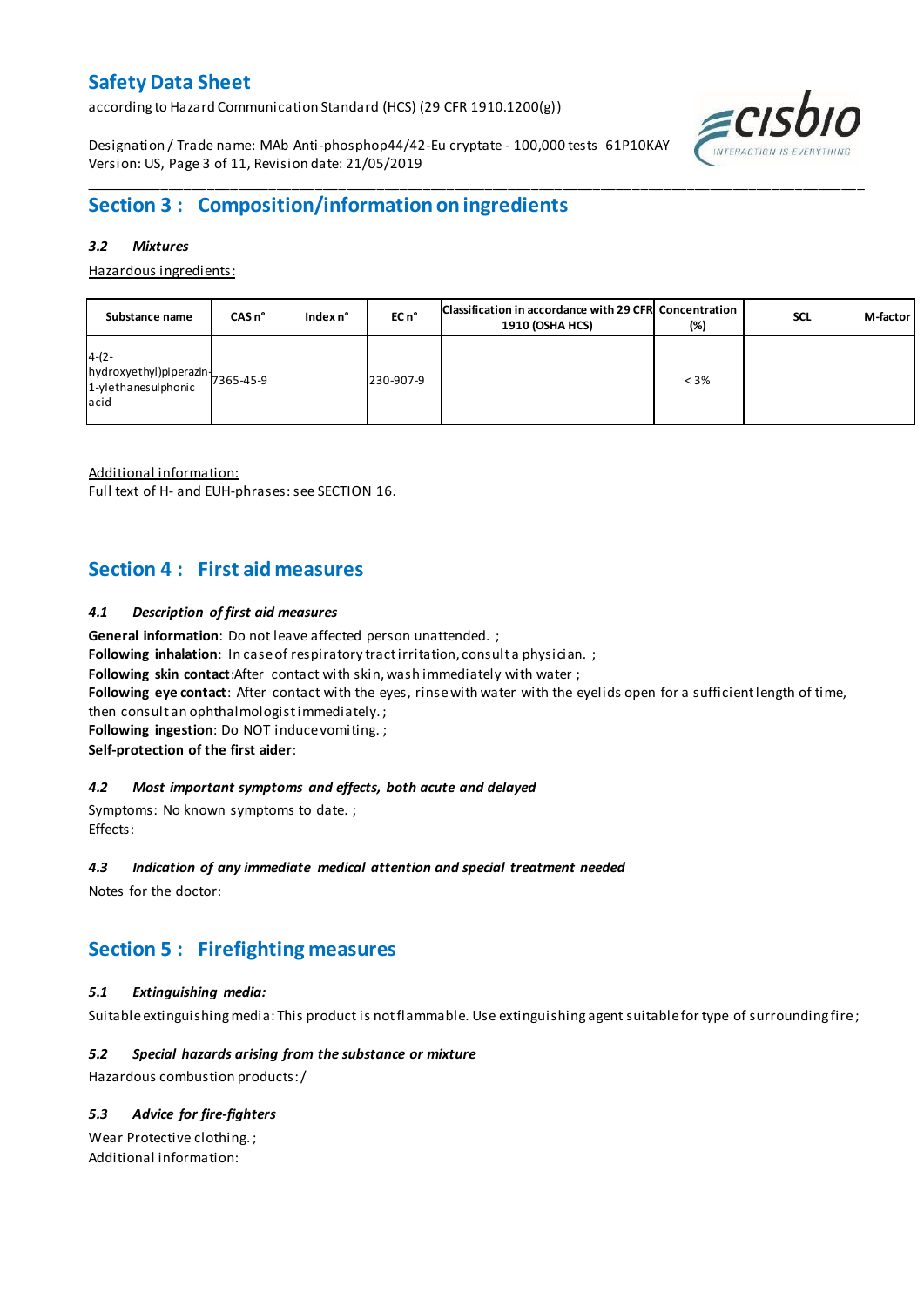according to Hazard Communication Standard (HCS) (29 CFR 1910.1200(g))

Designation / Trade name: MAb Anti-phosphop44/42-Eu cryptate - 100,000 tests 61P10KAY Version: US, Page 4 of 11, Revision date: 21/05/2019

\_\_\_\_\_\_\_\_\_\_\_\_\_\_\_\_\_\_\_\_\_\_\_\_\_\_\_\_\_\_\_\_\_\_\_\_\_\_\_\_\_\_\_\_\_\_\_\_\_\_\_\_\_\_\_\_\_\_\_\_\_\_\_\_\_\_\_\_\_\_\_\_\_\_\_\_\_\_\_\_\_\_\_\_\_\_\_\_\_\_\_\_\_\_\_\_\_\_\_\_\_



### **Section 6 : Accidental release measures**

#### *6.1 Personal precautions, protective equipment and emergency procedures*

Emergency procedures: Provide adequate ventilation. ;

#### *6.2 Environmental precautions*

Do not allow to enter into surface water or drains. ;

#### *6.3 Methods and material for containment and cleaning up*

For cleaning up: Suitable material for taking up: Absorbing material, organic ; Other information:

#### *6.4 Reference to other sections*

Additional information:

### **Section 7 : Handling and storage**

#### *7.1 Precautions for safe handling*

Protective measures: Advice on safe handling: Avoid contact with skin, eyes and clothes.; Fire preventions:

Do not eat, drink or smoke in areas where reagents are handled. ; Advice on general occupational hygiene: Handle in accordance with good industrial hygiene and safety practice;

### *7.2 Conditions for safe storage, including any incompatibilities*

Requirements for storage rooms and vessels: Keep container tightly closed.; Hints on storage assembly: Materials to avoid: Further information on storage conditions:

#### *7.3 Specific end uses:*

Recommendations on specific end uses: Observe technical data sheet. ;

# **Section 8 : Exposure controls/personal protection**

#### *8.1 Control parameters*

Preliminary remark:

- 8.1.1 Occupational exposure limits:
	- OSHA (USA)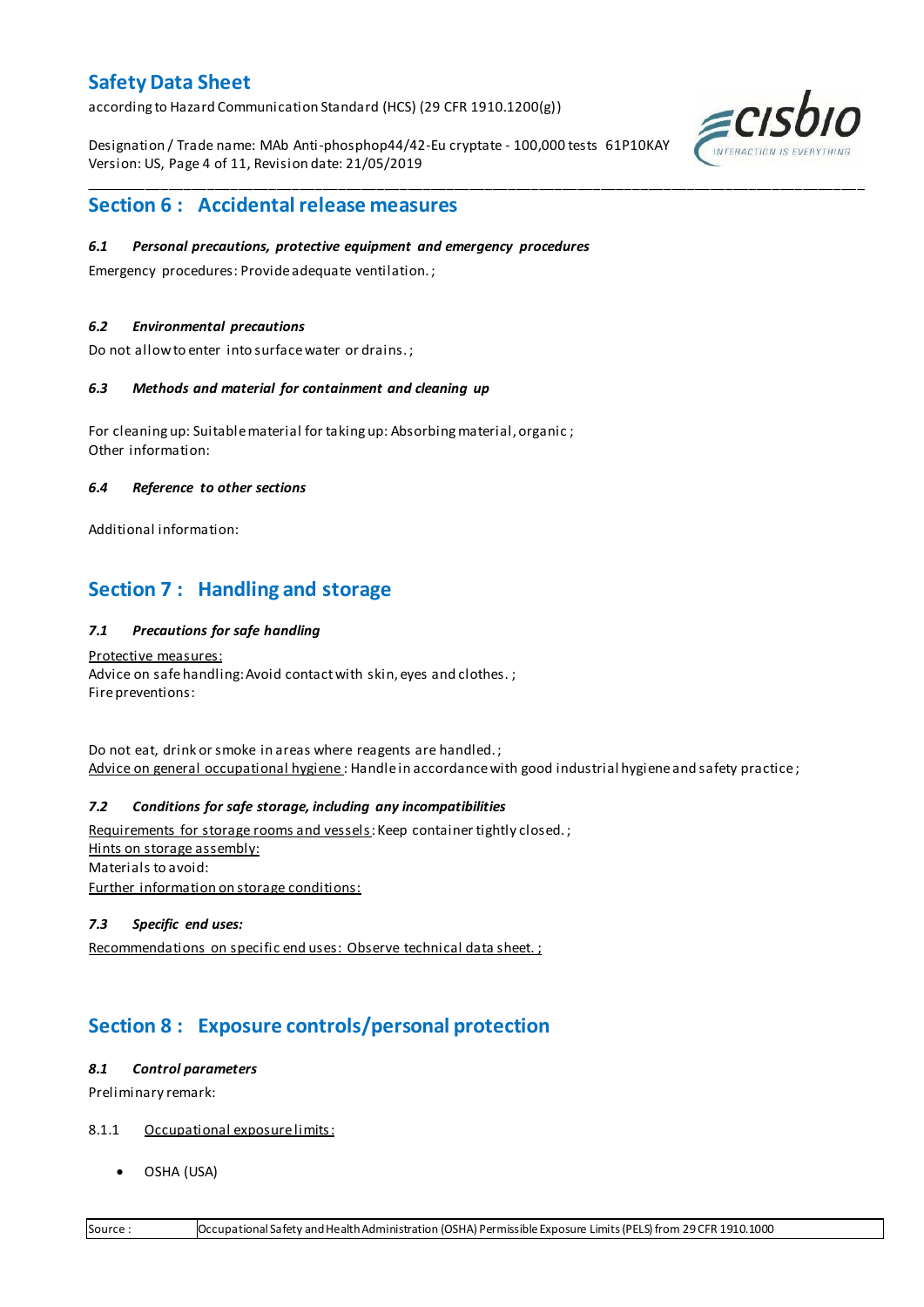according to Hazard Communication Standard (HCS) (29 CFR 1910.1200(g))





| Substance                              | EC-No. | <b>CAS-No</b> | OSHA Permissible<br>8-hour TWA (ppm) | <b>OSHA Permissible</b><br>Exposure Limit (PEL) Exposure Limit (PEL) 8-<br>hour TWA (mg/m3) | <b>OSHA Permissible</b><br><b>Exposure Limit (PEL)</b><br>STEL (ppm) | <b>OSHA Permissible</b><br><b>Exposure Limit (PEL)</b><br>STEL (mg/m3) |
|----------------------------------------|--------|---------------|--------------------------------------|---------------------------------------------------------------------------------------------|----------------------------------------------------------------------|------------------------------------------------------------------------|
| $17365 - 45 - 9 / 230 - 907$ 230-907-9 |        | 7365-45-9     |                                      |                                                                                             |                                                                      |                                                                        |

| Source :                           |        | TRGS 903, November 2015, BAuA |             |           |  |  |  |  |
|------------------------------------|--------|-------------------------------|-------------|-----------|--|--|--|--|
| Substance                          | EC-No. | <b>CAS-No</b>                 | BGW (mg/m3) | BGW (ppm) |  |  |  |  |
| 7365-45-9 / 230-907 230-907-9<br>g |        | 7365-45-9                     |             |           |  |  |  |  |

#### 8.1.2 DNEL/PNEC-values:

• DNEL worker

| Source:                 |        | <b>GESTIS</b> - substance database |                                                 |                                                          |                                                             |                              |                                                                                                            |                                    |                                         |
|-------------------------|--------|------------------------------------|-------------------------------------------------|----------------------------------------------------------|-------------------------------------------------------------|------------------------------|------------------------------------------------------------------------------------------------------------|------------------------------------|-----------------------------------------|
| Substance               | EC-No. | <b>CAS-No</b>                      | Acute - dermal,<br>local effects<br>(mg/kg/day) | $Long-term -$<br>dermal, local<br>effects<br>(mg/kg/day) | $Long-term -$<br>dermal.<br>systemic effects<br>(mg/kg/day) | Acute –<br>inhalation, local | $Acute -$<br>inhalation.<br>effects (mg/m3) <sup>systemic</sup> effects (mg/m3)systemic effects<br>(mg/m3) | $Long-term -$<br>inhalation, local | $Long-term -$<br>inhalation.<br>(mg/m3) |
| 7365-45-9/<br>230-907-9 |        | 230-907-9 7365-45-9                |                                                 |                                                          |                                                             |                              | 23.5-23.5                                                                                                  |                                    |                                         |

#### DNEL consumer

| Source:                 |        | GESTIS - substance database |                                               |                                                          |                                                             |                              |                                                                                             |                                  |                                                                             |
|-------------------------|--------|-----------------------------|-----------------------------------------------|----------------------------------------------------------|-------------------------------------------------------------|------------------------------|---------------------------------------------------------------------------------------------|----------------------------------|-----------------------------------------------------------------------------|
| Substance               | EC-No. | <b>CAS-No</b>               | Acute-dermal,<br>local effects<br>(mg/kg/day) | $Long-term -$<br>dermal, local<br>effects<br>(mg/kg/day) | $Long-term -$<br>dermal.<br>systemic effects<br>(mg/kg/day) | Acute –<br>inhalation. local | $Acute -$<br>inhalation.<br>--->leffects (mg/m3) systemic effects <sub>et-</sub><br>(mg/m3) | Long-term –<br>inhalation. local | $Long-term -$<br>inhalation.<br>effects (mg/m3) systemic effects<br>(mg/m3) |
| 7365-45-9/<br>230-907-9 |        | 230-907-97365-45-9          |                                               |                                                          |                                                             |                              |                                                                                             |                                  |                                                                             |

#### • PNEC

| Source:         | <b>INERIS</b>                   |               |            |              |  |  |              |  |                      |  |            |  |                      |  |  |  |  |
|-----------------|---------------------------------|---------------|------------|--------------|--|--|--------------|--|----------------------|--|------------|--|----------------------|--|--|--|--|
|                 |                                 |               |            | PNEC AQUATIC |  |  |              |  |                      |  |            |  | <b>PNEC Sediment</b> |  |  |  |  |
|                 | Substance<br>EC-No.             | <b>CAS-No</b> | freshwater |              |  |  | marine water |  | intermittent release |  | freshwater |  | marine water         |  |  |  |  |
|                 |                                 |               | (mg/L)     |              |  |  |              |  |                      |  |            |  |                      |  |  |  |  |
| 7365-45-9<br>۱q | / 230-907-1230-907-917365-45-91 |               |            |              |  |  |              |  |                      |  |            |  |                      |  |  |  |  |

| Source:   | <b>INERIS</b> |               |           |                                |          |                             |
|-----------|---------------|---------------|-----------|--------------------------------|----------|-----------------------------|
|           |               |               |           | Others                         |          |                             |
| Substance | EC-No.        | <b>CAS-No</b> | PNEC soil | PNEC sewage treatment<br>plant | PNEC air | PNEC secondary<br>poisoning |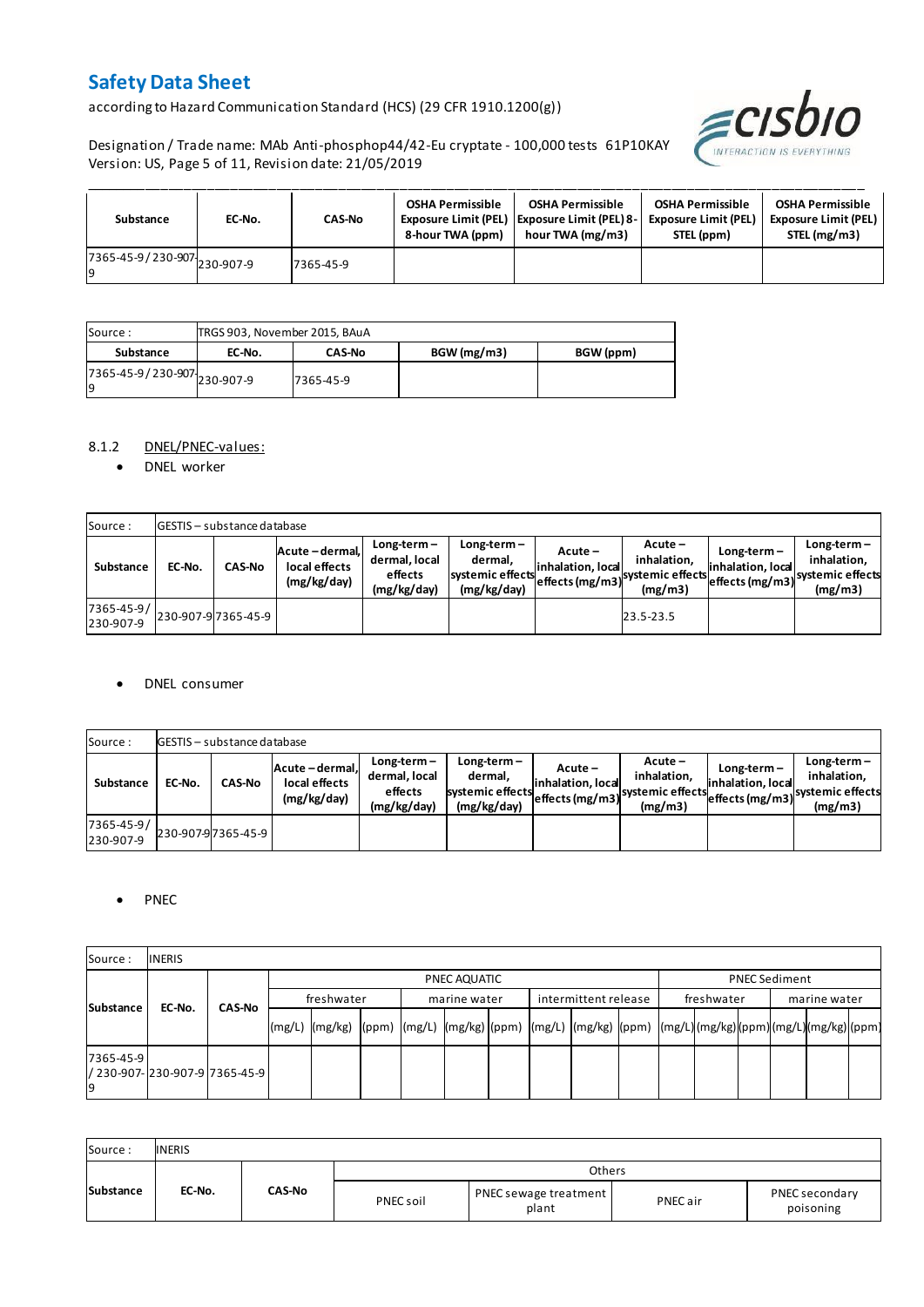according to Hazard Communication Standard (HCS) (29 CFR 1910.1200(g))

Designation / Trade name: MAb Anti-phosphop44/42-Eu cryptate - 100,000 tests 61P10KAY Version: US, Page 6 of 11, Revision date: 21/05/2019



|                                                                                       |           |  |  | (mg/L)  (mg/kg)  (ppm)  (mg/L)  (mg/kg)  (ppm)  (mg/L)  (mg/kg)  (ppm)  (mg/L)  (mg/kg)  (ppm) |  |  |  |  |
|---------------------------------------------------------------------------------------|-----------|--|--|------------------------------------------------------------------------------------------------|--|--|--|--|
| $\begin{array}{ c c c c }\n 7365-45-9 & & 230-907-9 \\ 230-907-9 & & & \n\end{array}$ | 7365-45-9 |  |  |                                                                                                |  |  |  |  |

#### *8.2 Exposure controls*

8.2.1 Appropriate engineering controls:

Technical measures and appropriate working operations should be given priority over the use of personal protective equipment. See section 7

8.2.2 Personal protective equipment:

Eye / Face protection: Safety glasses with side-shields ;

Skin protection:Gloves ;

Respiratory protection:Ensure adequate ventilation ;

Thermal hazards:

8.2.3 Environmental exposure controls:

Consumer exposure control

Measures related to consumer uses of the substance (as such or in mixtures): Measures related to the service life of the substance in articles:

# **Section 9 : Physical and chemical properties**

#### *9.1 Information on basic physical and chemical properties*

**Appearance** 

| Physical state        | Liguid     |
|-----------------------|------------|
| Colour                | Colorless: |
| Odour                 |            |
| Odour threshold (ppm) |            |

|                                                             |                                                                          |                                           | Value | Concentration<br>(mol/L) | Method | Temperature (°C) | Pressure (kPa) | Remark |
|-------------------------------------------------------------|--------------------------------------------------------------------------|-------------------------------------------|-------|--------------------------|--------|------------------|----------------|--------|
| pH                                                          |                                                                          |                                           |       |                          |        |                  |                |        |
| Melting point (°C)                                          |                                                                          |                                           |       |                          |        |                  |                |        |
| Freezing point (°C)                                         |                                                                          |                                           |       |                          |        |                  |                |        |
| Initial boiling point/boiling range (°C)                    |                                                                          |                                           |       |                          |        |                  |                |        |
| Flash point (°C)                                            |                                                                          |                                           |       |                          |        |                  |                |        |
| Evaporation rate (kg/m <sup>2</sup> /h)                     |                                                                          |                                           |       |                          |        |                  |                |        |
| Flammability (type : ) (%)                                  |                                                                          |                                           |       |                          |        |                  |                |        |
| limits                                                      | Upper/lower<br>Upper explosive limit<br>flammability or explosive<br>(%) |                                           |       |                          |        |                  |                |        |
| Lower explosive limit (%)                                   |                                                                          |                                           |       |                          |        |                  |                |        |
| Vapour pressure (kPa)                                       |                                                                          |                                           |       |                          |        |                  |                |        |
| Vapour density (g/cm <sup>3</sup> )                         |                                                                          |                                           |       |                          |        |                  |                |        |
|                                                             |                                                                          | Density (g/cm <sup>3</sup> )              |       |                          |        |                  |                |        |
| Densities                                                   |                                                                          | Relative density (g/cm <sup>3</sup> )     |       |                          |        |                  |                |        |
|                                                             |                                                                          | Bulk density (g/cm <sup>3</sup> )         |       |                          |        |                  |                |        |
|                                                             |                                                                          | Critical density (g/cm <sup>3</sup> )     |       |                          |        |                  |                |        |
| Solubility (Type: ) (g/L)                                   |                                                                          |                                           |       |                          |        |                  |                |        |
| Partition coefficient (log Pow)<br>n-octanol/water at pH :  |                                                                          |                                           |       |                          |        |                  |                |        |
| Auto-ignition temperature (°C)                              |                                                                          |                                           |       |                          |        |                  |                |        |
| Decomposition temperature (°C)<br>Decomposition energy : kJ |                                                                          |                                           |       |                          |        |                  |                |        |
| Viscosity                                                   |                                                                          | Viscosity, dynamic (poiseuille)           |       |                          |        |                  |                |        |
|                                                             |                                                                          | Viscosity, cinematic (cm <sup>3</sup> /s) |       |                          |        |                  |                |        |
|                                                             |                                                                          | <b>Explosive properties</b>               |       |                          |        |                  |                |        |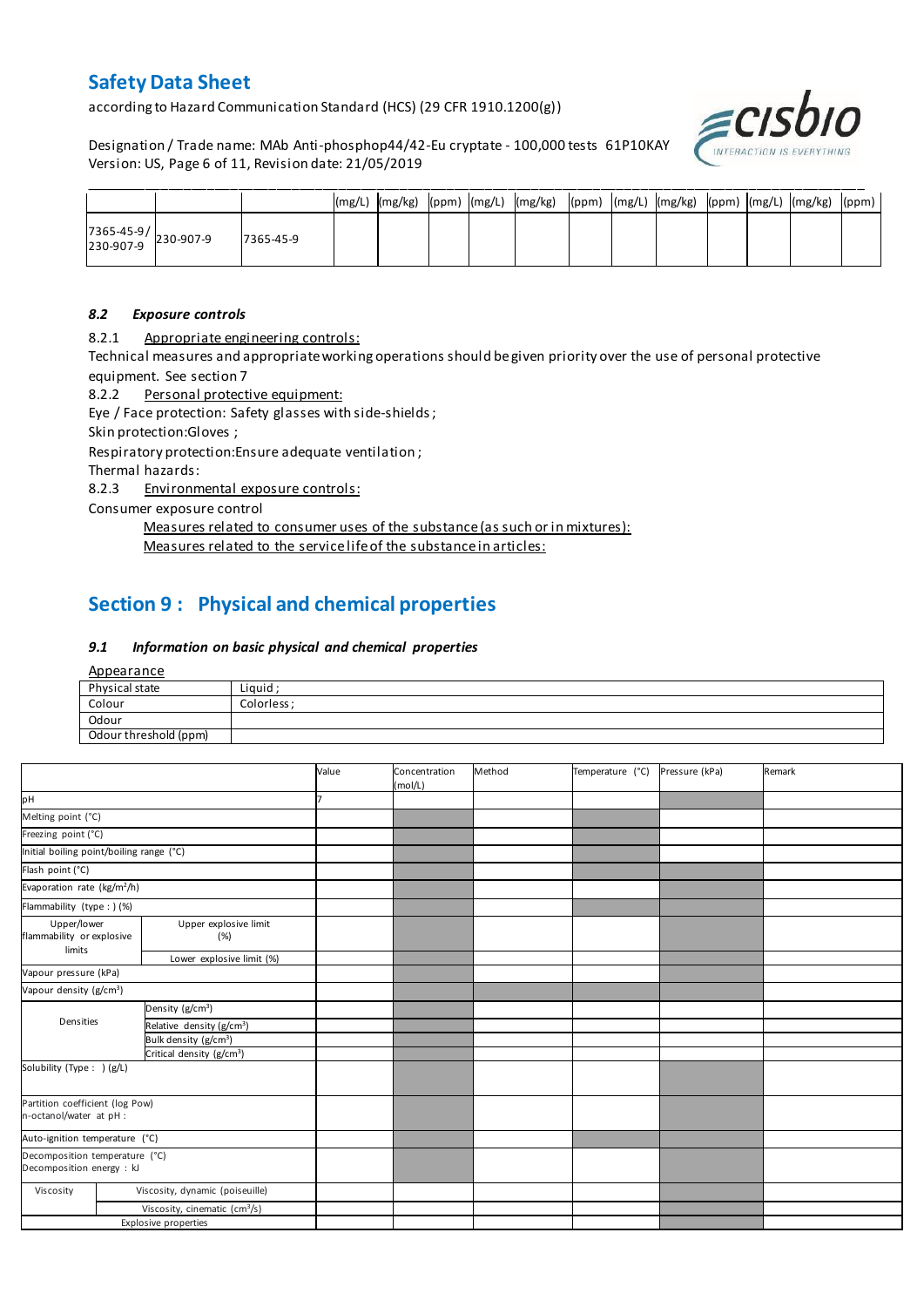according to Hazard Communication Standard (HCS) (29 CFR 1910.1200(g))

Designation / Trade name: MAb Anti-phosphop44/42-Eu cryptate - 100,000 tests 61P10KAY Version: US, Page 7 of 11, Revision date: 21/05/2019

\_\_\_\_\_\_\_\_\_\_\_\_\_\_\_\_\_\_\_\_\_\_\_\_\_\_\_\_\_\_\_\_\_\_\_\_\_\_\_\_\_\_\_\_\_\_\_\_\_\_\_\_\_\_\_\_\_\_\_\_\_\_\_\_\_\_\_\_\_\_\_\_\_\_\_\_\_\_\_\_\_\_\_\_\_\_\_\_\_\_\_\_\_\_\_\_\_\_\_\_\_



# *9.2 Other information:*

Oxidising properties

No other relevant data available

### **Section 10 : Stability and reactivity**

#### *10.1 Reactivity*

This material is considered to be non-reactive under normal use conditions. ;

#### *10.2 Chemical stability*

- *10.3 Possibility of hazardous reactions*
- *10.4 Conditions to avoid:*

*10.5 Incompatible materials:*

#### *10.6 Hazardous decomposition products:*

Does not decompose when used for intended uses. ;

### **Section 11 : Toxicological information**

Toxicokinetics, metabolism and distribution

#### *11.1 Information on toxicological effects*

#### **Substances**

**Acute toxicity**

Animal data: Acute oral toxicity:

Acute dermal toxicity:

Acute inhalative toxicity:

Practical experience / human evidence: Assessment / Classification: General Remark:

**Skin corrosion/irritation**

Animal data: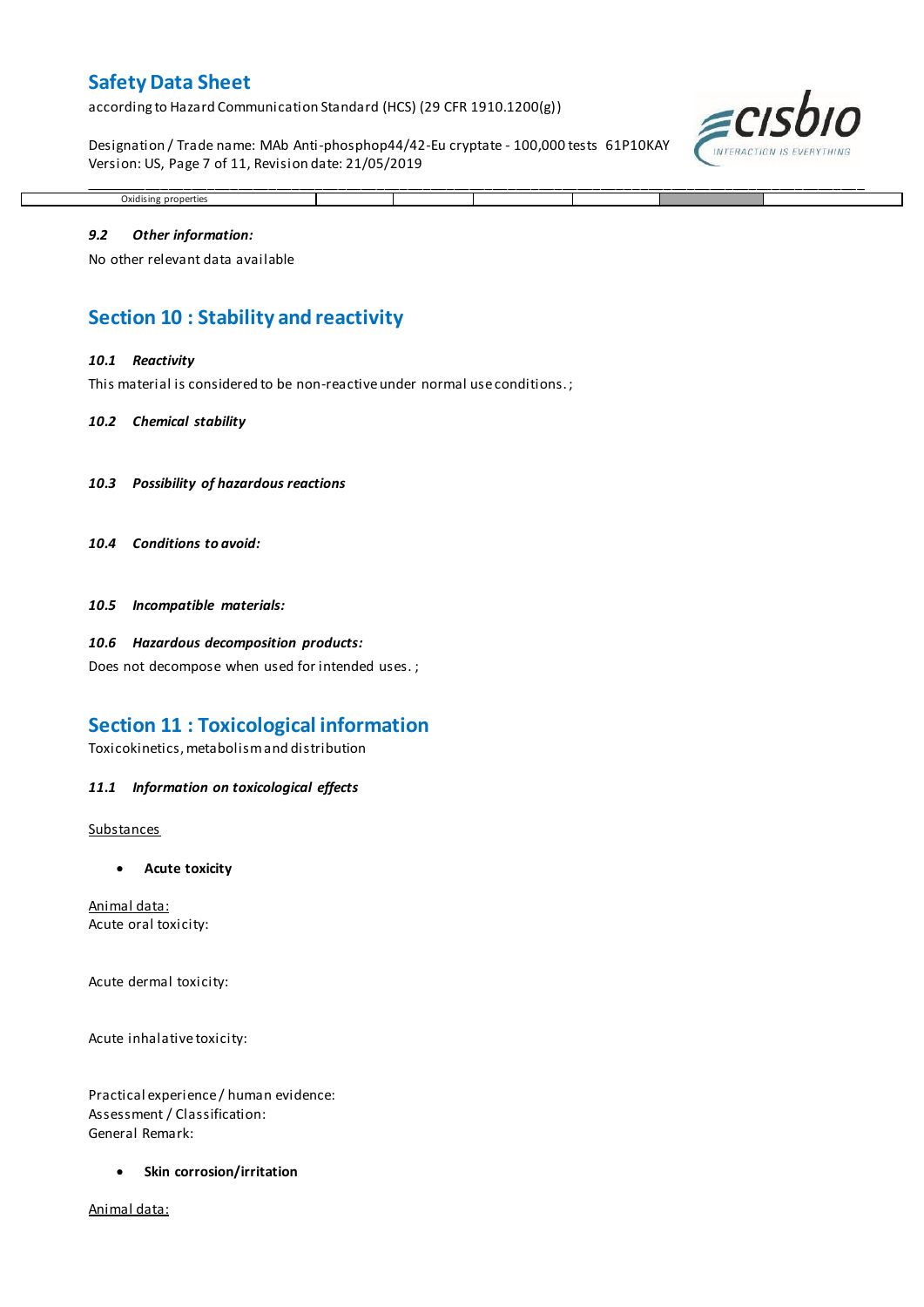according to Hazard Communication Standard (HCS) (29 CFR 1910.1200(g))

Designation / Trade name: MAb Anti-phosphop44/42-Eu cryptate - 100,000 tests 61P10KAY Version: US, Page 8 of 11, Revision date: 21/05/2019

\_\_\_\_\_\_\_\_\_\_\_\_\_\_\_\_\_\_\_\_\_\_\_\_\_\_\_\_\_\_\_\_\_\_\_\_\_\_\_\_\_\_\_\_\_\_\_\_\_\_\_\_\_\_\_\_\_\_\_\_\_\_\_\_\_\_\_\_\_\_\_\_\_\_\_\_\_\_\_\_\_\_\_\_\_\_\_\_\_\_\_\_\_\_\_\_\_\_\_\_\_



In-vitro skin test method: In-vitro skin test result:

Assessment / Classification:

**Eye damage/irritation**

Animal data:

In vitro eye test method: In vitro eye test result: Assessment / Classification:

C**MR effects (carcinogenity, mutagenicity and toxicity for reproduction)**

o Germ cell mutagenicity:

Animal data:

Assessment / Classification:

o Carcinogenicity

Practical experience / human evidence: Animal data:

Other information: Assessment / Classification:

o Reproductive toxicity

Practical experience / human evidence: Animal data:

Other information: Assessment / Classification:

Overall assessment on CMR properties:

- **Specific target organ toxicity (single exposure)**
	- o STOT SE 1 and 2

Animal data:

Other information:

o STOT SE 3

Practical experience / human evidence:

Other information: Assessment / Classification:

**Specific target organ toxicity (repeated exposure)**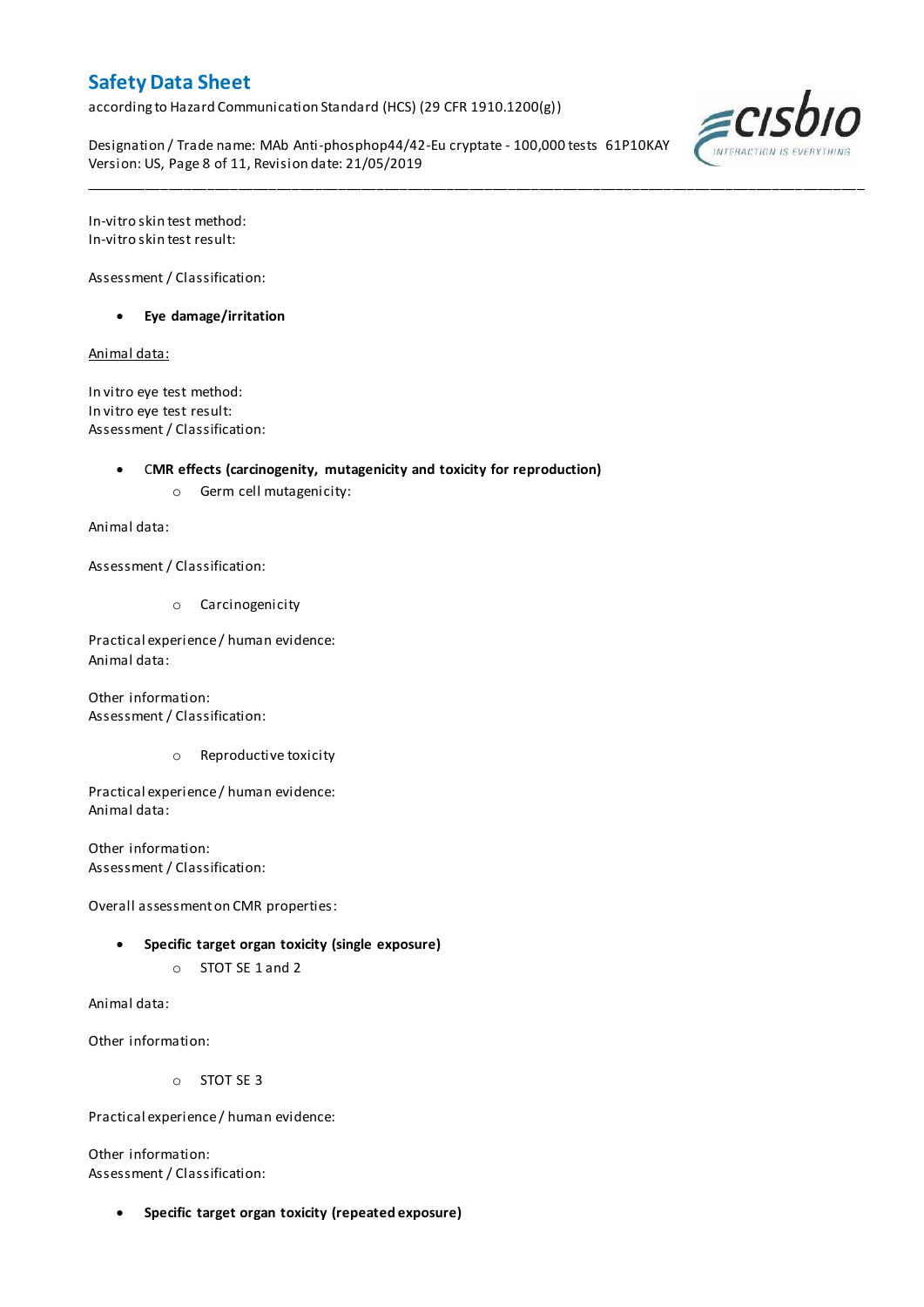according to Hazard Communication Standard (HCS) (29 CFR 1910.1200(g))

Designation / Trade name: MAb Anti-phosphop44/42-Eu cryptate - 100,000 tests 61P10KAY Version: US, Page 9 of 11, Revision date: 21/05/2019



Practical experience / human evidence: Animal data:

Assessment / Classification: Other information

**Aspiration hazard**

Practical experience / human evidence: Experimental data: viscosity data: see SECTION 9. Assessment / Classification: Remark:

11.1.1 Mixtures No toxicological information is available for the mixture itself

# **Section 12 : Ecological information**

In case that test data regarding one endpoint/differentiation exist for the mixture itself, the classification is carried out according to the substance criteria (excluding biodegradation and bioaccumulation). If no test data exist, the criteria for mixture classification has to be used (calculation method) in this case the toxicological data of the ingredients are shown.

\_\_\_\_\_\_\_\_\_\_\_\_\_\_\_\_\_\_\_\_\_\_\_\_\_\_\_\_\_\_\_\_\_\_\_\_\_\_\_\_\_\_\_\_\_\_\_\_\_\_\_\_\_\_\_\_\_\_\_\_\_\_\_\_\_\_\_\_\_\_\_\_\_\_\_\_\_\_\_\_\_\_\_\_\_\_\_\_\_\_\_\_\_\_\_\_\_\_\_\_\_

### *12.1 Aquatic toxicity:*

Acute (short-term) fish toxicity

Chronic (long-term) fish toxicity

Acute (short-term) toxicity to crustacea

Chronic (long-term) toxicity to crustacea

Acute (short-term) toxicity to algae and cyanobacteria

Toxicity to microorganisms and other aquatic plants / organisms

Assessment / Classification:

*12.2 Persistence and degradability* Biodegradation:

Abiotic Degradation:

Assessment / Classification:

*12.3 Bioaccumulative potential* Bioconcentration factor (BCF):

*12.4 Mobility in soil*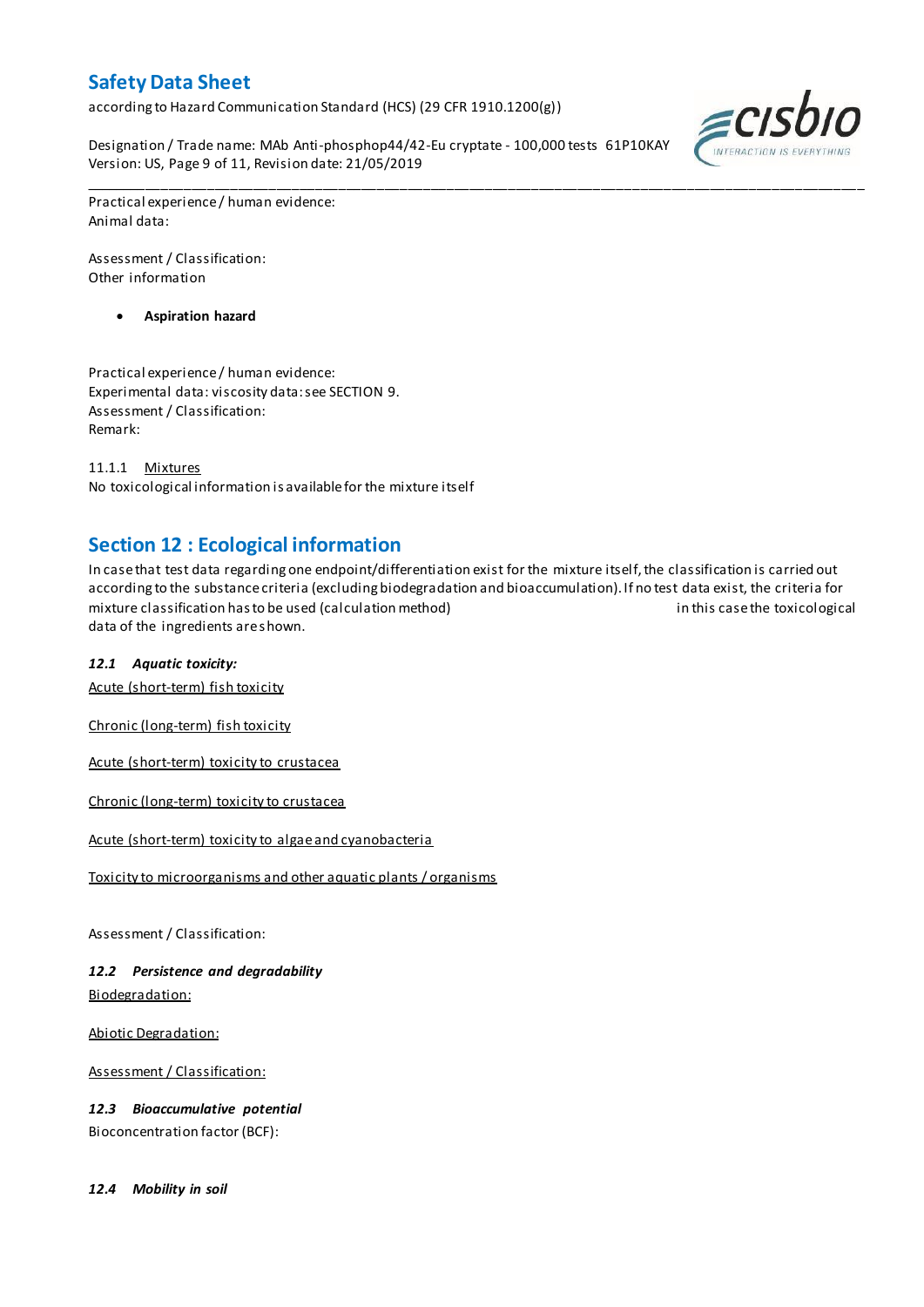according to Hazard Communication Standard (HCS) (29 CFR 1910.1200(g))

Designation / Trade name: MAb Anti-phosphop44/42-Eu cryptate - 100,000 tests 61P10KAY Version: US, Page 10 of 11, Revision date: 21/05/2019



#### *12.5 Results of PBT and vPvB assessment*

### *12.6 Other adverse effects:*

Additional ecotoxicological information:

### **Section 13 : Disposal considerations**

#### *13.1 Waste treatment methods*

Waste treatment options: Dispose of waste according to applicable legislation. ;

Other disposal recommendations: Additional information:

### **Section 14 : Transport information**

#### ADR/RID/AND/IMDG/IATA

| UN No.                     |  |
|----------------------------|--|
| UN Proper shipping name    |  |
| Transport hazard class(es) |  |
| Hazard label(s)            |  |
|                            |  |
| Packing group              |  |

\_\_\_\_\_\_\_\_\_\_\_\_\_\_\_\_\_\_\_\_\_\_\_\_\_\_\_\_\_\_\_\_\_\_\_\_\_\_\_\_\_\_\_\_\_\_\_\_\_\_\_\_\_\_\_\_\_\_\_\_\_\_\_\_\_\_\_\_\_\_\_\_\_\_\_\_\_\_\_\_\_\_\_\_\_\_\_\_\_\_\_\_\_\_\_\_\_\_\_\_\_

#### *Transport in bulk according to Annex II of MARPOL 73/78 and the IBC Code*

| Land transport (ADR/RID)                                             |                                                  |
|----------------------------------------------------------------------|--------------------------------------------------|
| Classification code ADR:                                             | Special Provisions for ADR/RID:                  |
| Limited quantities for ADR/RID:                                      | Excepted Quantities for ADR/RID:                 |
| Packing Instructions for ADR/RID:                                    |                                                  |
| Special packing provisions for ADR/RID:                              |                                                  |
| Mixed packing provisions:                                            | Portable tanks and bulk containers Instructions: |
| Portable tanks and bulk containers Special Provisions:               |                                                  |
| <b>ADR Tank Code:</b>                                                | ADR Tank special provisions:                     |
| Vehicle for tank carriage:                                           | Special provisions for carriage Packages:        |
| Special provisions for carriage Bulk:                                |                                                  |
| Special provisions for carriage for loading, unloading and handling: |                                                  |
| Special Provisions for carriage Operation:                           |                                                  |
| Hazard identification No:                                            | Transport category (Tunnel restriction code):    |
| <b>Sea transport (IMDG)</b>                                          |                                                  |
| Marine Pollutant:                                                    | Subsidiary risk(s) for IMDG:                     |
| Packing provisions for IMDG:                                         | Limited quantities for IMDG:                     |
| Packing instructions for IMDG:                                       | <b>IBC</b> Instructions:                         |
| <b>IBC Provisions:</b>                                               | <b>IMO</b> tank instructions:                    |
| UN tank instructions:                                                | Tanks and bulk Provisions:                       |
| EmS:                                                                 | Stowage and segregation for IMDG:                |
| Properties and observations:                                         |                                                  |
| <b>Inland waterway transport (ADN)</b>                               |                                                  |

Classification Code ADN: Special Provisions ADN: